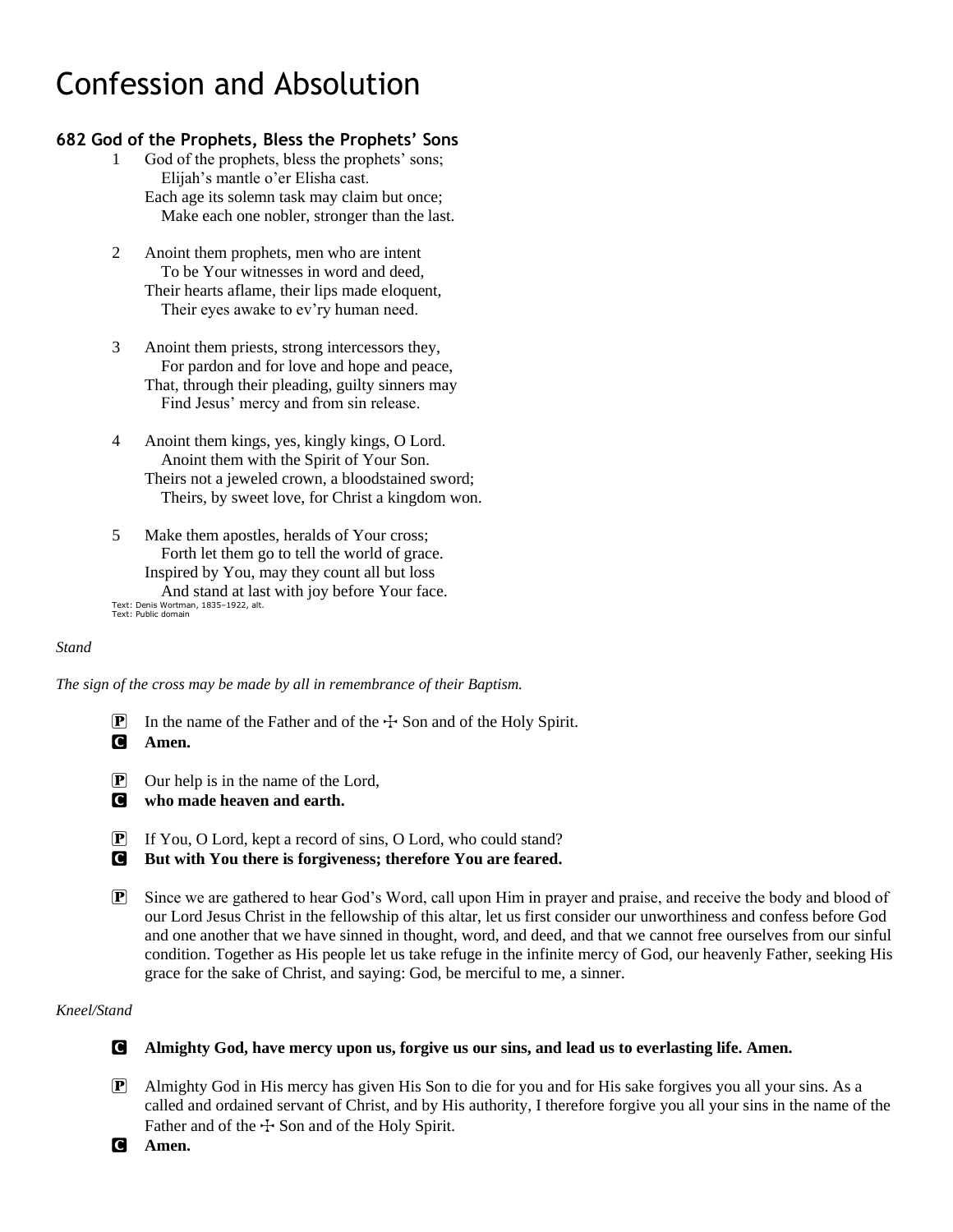## Service of the Word

**Introit** *Psalm 85:8–10, 13; antiphon: v. 7*

Show us your steadfast love, | O LORD,\* and grant us your sal- | vation. Let me hear what God the | LORD will speak,\* for he will speak peace to his people, to his saints; but let them not turn back to | folly. Surely his salvation is near to those who | fear him,\* that glory may dwell | in our land. Steadfast love and faith- | fulness meet;\* righteousness and peace kiss each | other. Righteousness will go be- | fore him\* and make his foot- | steps a way. **Glory be to the Father and | to the Son**\* **and to the Holy | Spirit; as it was in the be- | ginning,**\* **is now, and will be forever. | Amen.** Show us your steadfast love, | O LORD,\* and grant us your sal- | vation.

C **Lord, have mercy; Christ, have mercy; Lord, have mercy.**

### **Gloria in Excelsis** *LSB 204*

- C **1 To God on high be glory And peace to all the earth; Goodwill from God in heaven Proclaimed at Jesus' birth! We praise and bless You, Father; Your holy name, we sing— Our thanks for Your great glory, Lord God, our heav'nly King.**
	- **2 To You, O sole-begotten, The Father's Son, we pray; O Lamb of God, our Savior, You take our sins away. Have mercy on us, Jesus; Receive our heartfelt cry, Where You in pow'r are seated At God's right hand on high—**

**3 For You alone are holy; You only are the Lord. Forever and forever, Be worshiped and adored; You with the Holy Spirit Alone are Lord Most High, In God the Father's glory. "Amen!" our glad reply.**

Text: Stephen P. Starke

**Kyrie** *LSB 204*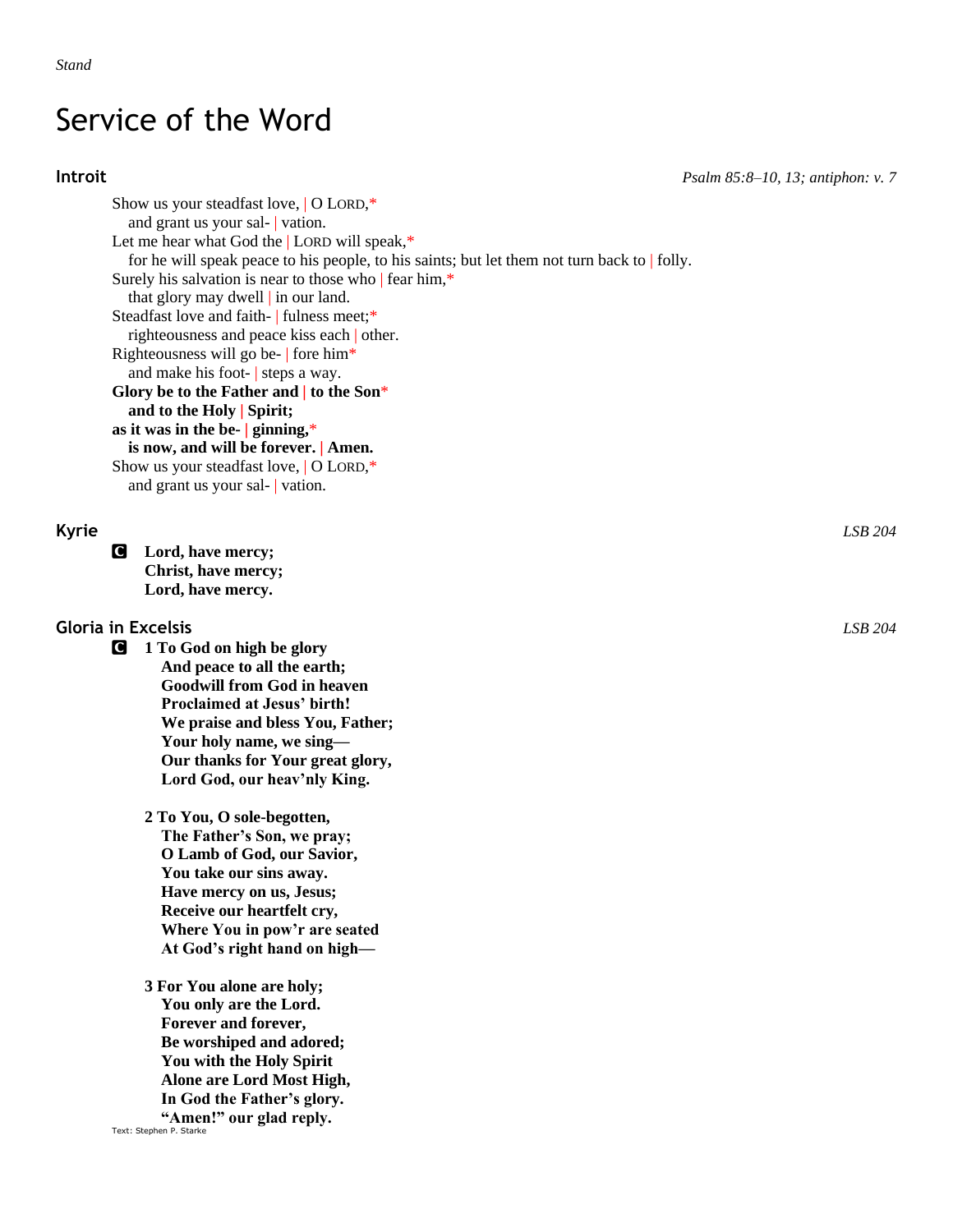#### **Salutation and Collect of the Day**

 $\boxed{\mathbf{P}}$  The Lord be with you.

C **And also with you.**

#### P Let us pray.

Lord of all power and might, author and giver of all good things, graft into our hearts the love of Your name and nourish us with all goodness that we may love and serve our neighbor; through Jesus Christ, Your Son, our Lord, who lives and reigns with You and the Holy Spirit, one God, now and forever.

C **Amen.**

#### *Sit*

#### **Old Testament Reading** *1 Kings 19:9b–21*

Behold, the word of the LORD came to [Elijah], and he said to him, "What are you doing here, Elijah?" <sup>10</sup>He said, "I have been very jealous for the LORD, the God of hosts. For the people of Israel have forsaken your covenant, thrown down your altars, and killed your prophets with the sword, and I, even I only, am left, and they seek my life, to take it away." <sup>11</sup>And he said, "Go out and stand on the mount before the LORD." And behold, the LORD passed by, and a great and strong wind tore the mountains and broke in pieces the rocks before the LORD, but the LORD was not in the wind. And after the wind an earthquake, but the LORD was not in the earthquake. <sup>12</sup>And after the earthquake a fire, but the LORD was not in the fire. And after the fire the sound of a low whisper. <sup>13</sup>And when Elijah heard it, he wrapped his face in his cloak and went out and stood at the entrance of the cave. And behold, there came a voice to him and said, "What are you doing here, Elijah?" <sup>14</sup>He said, "I have been very jealous for the LORD, the God of hosts. For the people of Israel have forsaken your covenant, thrown down your altars, and killed your prophets with the sword, and I, even I only, am left, and they seek my life, to take it away." <sup>15</sup>And the LORD said to him, "Go, return on your way to the wilderness of Damascus. And when you arrive, you shall anoint Hazael to be king over Syria. <sup>16</sup>And Jehu the son of Nimshi you shall anoint to be king over Israel, and Elisha the son of Shaphat of Abel-meholah you shall anoint to be prophet in your place. <sup>17</sup>And the one who escapes from the sword of Hazael shall Jehu put to death, and the one who escapes from the sword of Jehu shall Elisha put to death. <sup>18</sup>Yet I will leave seven thousand in Israel, all the knees that have not bowed to Baal, and every mouth that has not kissed him."

 $19$ So he departed from there and found Elisha the son of Shaphat, who was plowing with twelve yoke of oxen in front of him, and he was with the twelfth. Elijah passed by him and cast his cloak upon him. <sup>20</sup>And he left the oxen and ran after Elijah and said, "Let me kiss my father and my mother, and then I will follow you." And he said to him, "Go back again, for what have I done to you?" <sup>21</sup>And he returned from following him and took the yoke of oxen and sacrificed them and boiled their flesh with the yokes of the oxen and gave it to the people, and they ate. Then he arose and went after Elijah and assisted him.

A This is the Word of the Lord.

C **Thanks be to God.**

#### **Gradual** *Romans 10:15b, 18b; Isaiah 52:7b, alt.*

How beautiful are the feet of those who preach the | good news,\* who publish peace and bring good news of sal- | vation. Their voice has gone out to  $|$  all the earth,\*

and their words to the ends | of the world.

#### **Epistle** *Galatians 5:1, 13–25*

<sup>1</sup>For freedom Christ has set us free; stand firm therefore, and do not submit again to a yoke of slavery....  $13$ For you were called to freedom, brothers. Only do not use your freedom as an opportunity for the flesh, but through love serve one another. <sup>14</sup>For the whole law is fulfilled in one word: "You shall love your neighbor as yourself." <sup>15</sup>But if you bite and devour one another, watch out that you are not consumed by one another.

<sup>16</sup>But I say, walk by the Spirit, and you will not gratify the desires of the flesh. <sup>17</sup>For the desires of the flesh are against the Spirit, and the desires of the Spirit are against the flesh, for these are opposed to each other, to keep you from doing the things you want to do. <sup>18</sup>But if you are led by the Spirit, you are not under the law. <sup>19</sup>Now the works of the flesh are evident: sexual immorality, impurity, sensuality, <sup>20</sup>idolatry, sorcery, enmity, strife, jealousy, fits of anger, rivalries, dissensions, divisions, <sup>21</sup>envy, drunkenness, orgies, and things like these. I warn you, as I warned you before, that those who do such things will not inherit the kingdom of God. <sup>22</sup>But the fruit of the Spirit is love, joy, peace,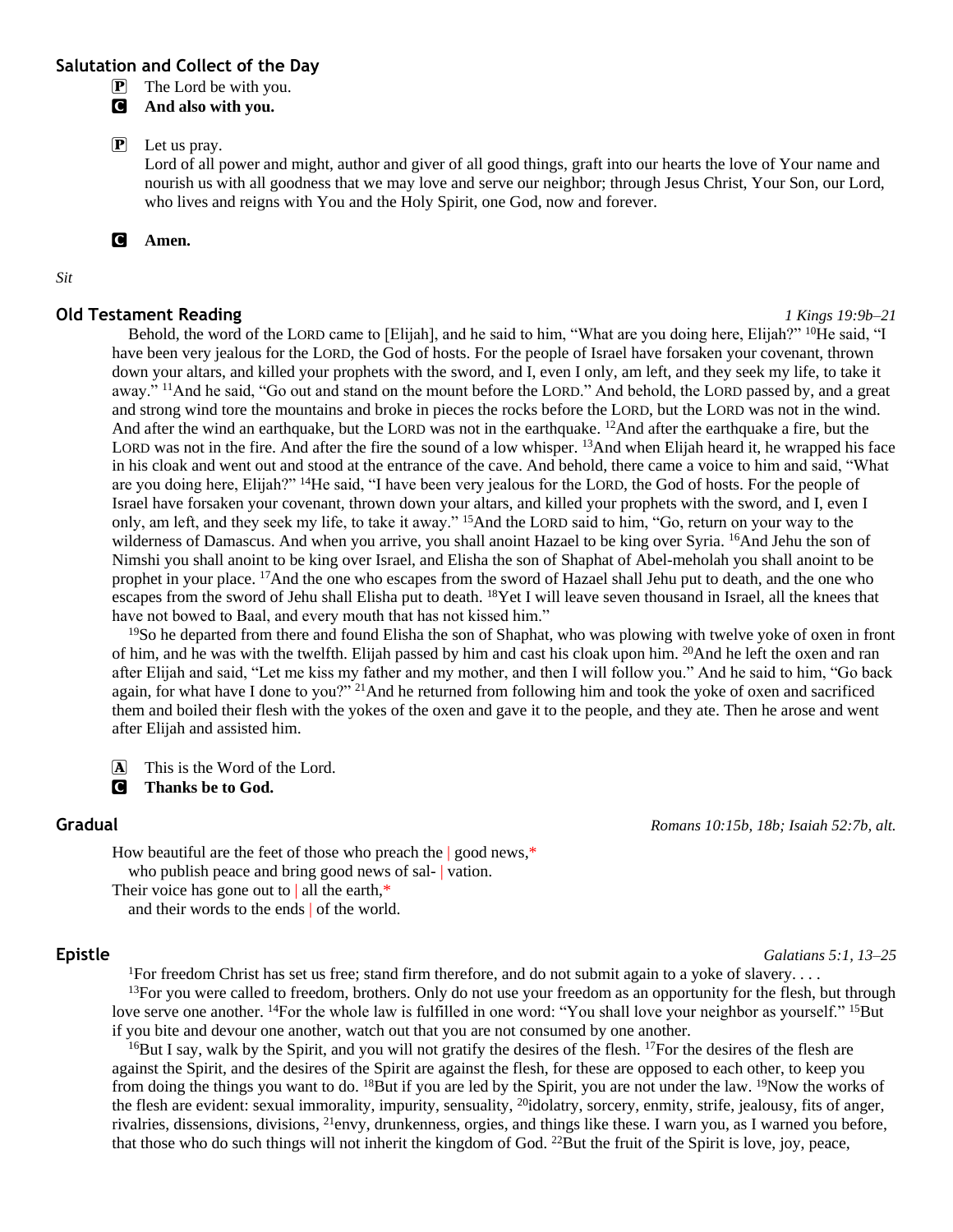patience, kindness, goodness, faithfulness, <sup>23</sup>gentleness, self-control; against such things there is no law. <sup>24</sup>And those who belong to Christ Jesus have crucified the flesh with its passions and desires.

 $^{25}$ If we live by the Spirit, let us also walk by the Spirit.

- A This is the Word of the Lord.
- C **Thanks be to God.**

*Stand*

#### **Alleluia and Verse**

C **Alleluia, alleluia, alleluia.**

C **These things are written that you may believe that Jesus is the Christ, the Son of God.**

C **Alleluia, alleluia, alleluia.**

#### **Holy Gospel** *Luke 9:51–62*

P The Holy Gospel according to St. Luke, the ninth chapter.

**G** Glory to You, O Lord.

 $51$ When the days drew near for [Jesus] to be taken up, he set his face to go to Jerusalem.  $52$ And he sent messengers ahead of him, who went and entered a village of the Samaritans, to make preparations for him. <sup>53</sup>But the people did not receive him, because his face was set toward Jerusalem. <sup>54</sup>And when his disciples James and John saw it, they said, "Lord, do you want us to tell fire to come down from heaven and consume them?" <sup>55</sup>But he turned and rebuked them. <sup>56</sup>And they went on to another village.

<sup>57</sup>As they were going along the road, someone said to him, "I will follow you wherever you go." <sup>58</sup>And Jesus said to him, "Foxes have holes, and birds of the air have nests, but the Son of Man has nowhere to lay his head." <sup>59</sup>To another he said, "Follow me." But he said, "Lord, let me first go and bury my father." <sup>60</sup>And Jesus said to him, "Leave the dead to bury their own dead. But as for you, go and proclaim the kingdom of God." <sup>61</sup>Yet another said, "I will follow you, Lord, but let me first say farewell to those at my home." <sup>62</sup>Jesus said to him, "No one who puts his hand to the plow and looks back is fit for the kingdom of God."

P This is the Gospel of the Lord.

C **Praise to You, O Christ.**

### **Apostles' Creed**

C **I believe in God, the Father Almighty, maker of heaven and earth.**

> **And in Jesus Christ, His only Son, our Lord, who was conceived by the Holy Spirit, born of the virgin Mary, suffered under Pontius Pilate, was crucified, died and was buried. He descended into hell. The third day He rose again from the dead. He ascended into heaven and sits at the right hand of God the Father Almighty. From thence He will come to judge the living and the dead.**

**I believe in the Holy Spirit, the holy Christian Church, the communion of saints, the forgiveness of sins, the resurrection of the body,** and the life  $+$  everlasting. Amen.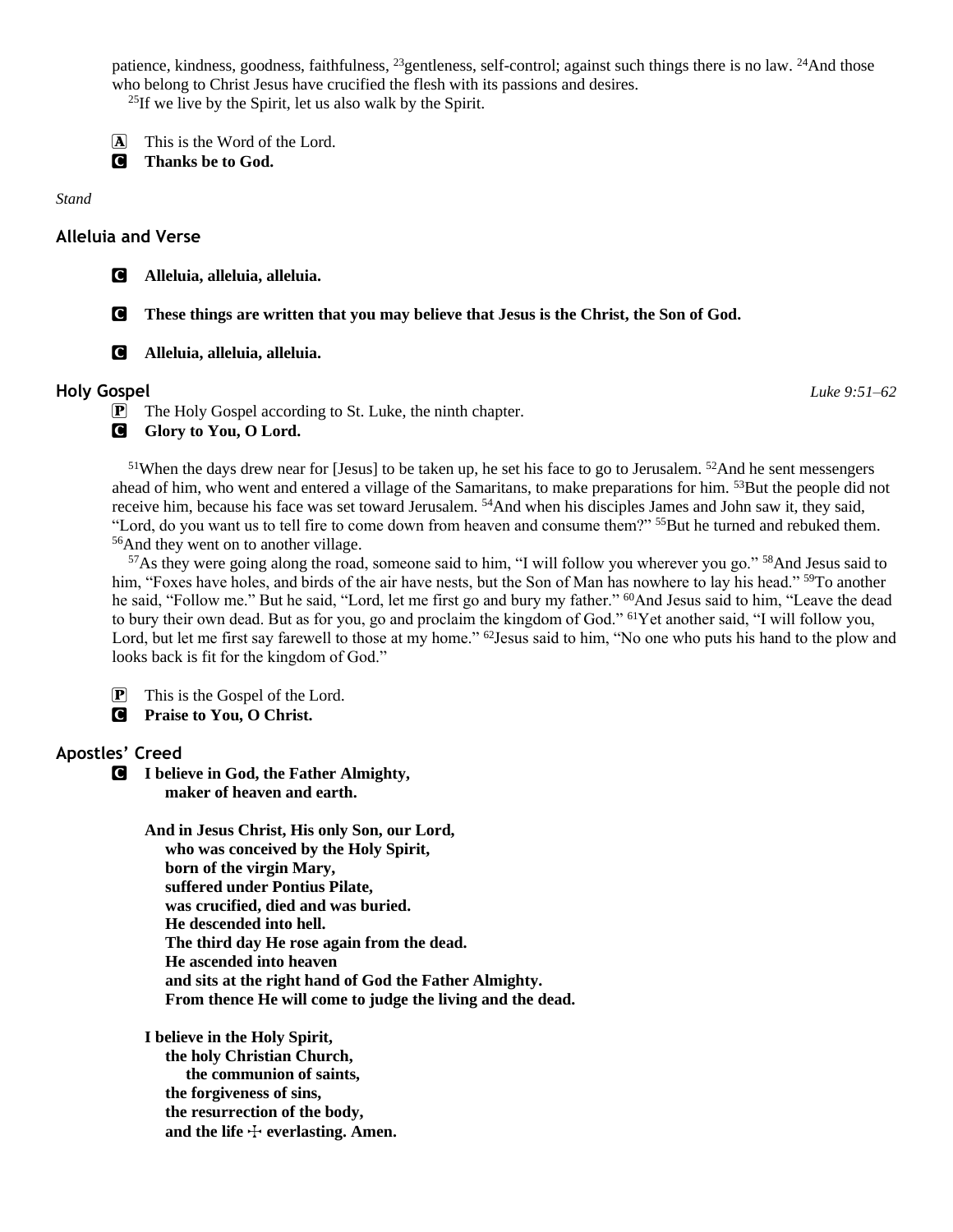#### **688 "Come, Follow Me," the Savior Spake**

- 1 "Come, follow Me," the Savior spake, "All in My way abiding; Deny yourselves, the world forsake, Obey My call and guiding. O bear the cross, whate'er betide, Take My example for your guide.
- 2 "I am the light, I light the way, A godly life displaying; I bid you walk as in the day; I keep your feet from straying. I am the way, and well I show How you must sojourn here below.
- 3 "My heart abounds in lowliness, My soul with love is glowing; And gracious words My lips express, With meekness overflowing. My heart, My mind, My strength, My all, To God I yield, on Him I call.
- 4 "I teach you how to shun and flee What harms your soul's salvation, Your heart from ev'ry guile to free, From sin and its temptation. I am the refuge of the soul And lead you to your heav'nly goal."
- 5 Then let us follow Christ, our Lord, And take the cross appointed And, firmly clinging to His Word, In suff'ring be undaunted. For those who bear the battle's strain The crown of heav'nly life obtain. Text: tr. Charles W. Schaeffer, 1813–96; (sts. 1–3, 5): Johann Scheffler, 1624–77; (st. 4): Geistliche Lieder und Lobgesänge, 1695 Text: Public domain

#### **Sermon**

#### **Offering**

*Stand*

### **Prayer of the Church**

*Following the prayers, the people may greet one another in the name of the Lord, saying, "Peace be with you," as a sign of reconciliation and of the unity of the Spirit in the bond of peace (Matt. 5:22–24; Eph. 4:1–3).*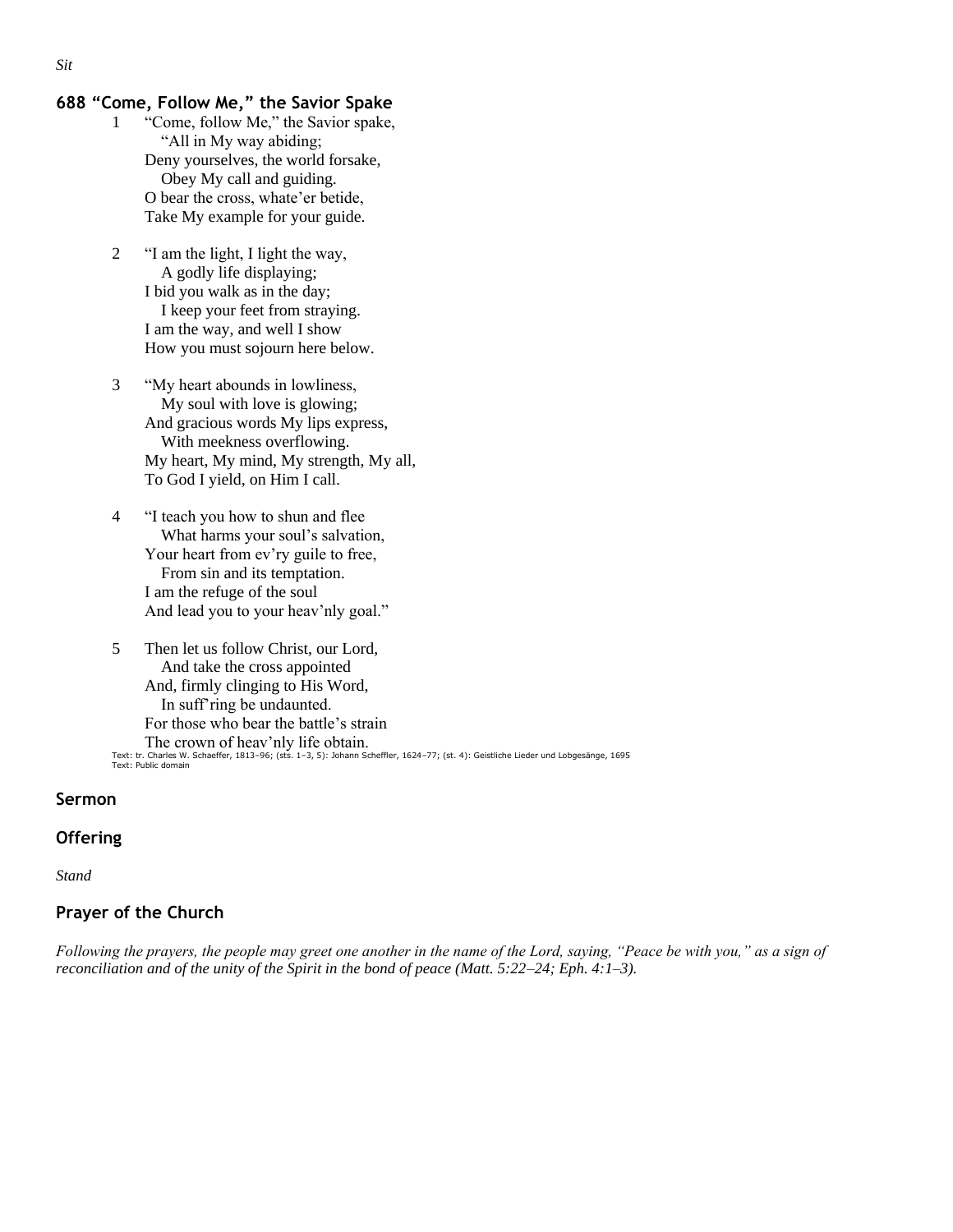#### **Lord's Prayer**

C **Our Father who art in heaven, hallowed be Thy name, Thy kingdom come, Thy will be done on earth as it is in heaven; give us this day our daily bread; and forgive us our trespasses as we forgive those who trespass against us; and lead us not into temptation, but deliver us from evil. For Thine is the kingdom and the power and the glory forever and ever. Amen.**

#### **Benediction**

- P The Lord bless you and keep you. The Lord make His face shine on you and be gracious to you. The Lord look upon you with favor and  $+$  give you peace.
- C **Amen.**

#### **685 Let Us Ever Walk with Jesus**

1 Let us ever walk with Jesus, Follow His example pure, Through a world that would deceive us And to sin our spirits lure. Onward in His footsteps treading, Pilgrims here, our home above, Full of faith and hope and love, Let us do the Father's bidding. Faithful Lord, with me abide; I shall follow where You guide.

2 Let us suffer here with Jesus And with patience bear our cross. Joy will follow all our sadness; Where He is, there is no loss. Though today we sow no laughter, We shall reap celestial joy; All discomforts that annoy Shall give way to mirth hereafter. Jesus, here I share Your woe; Help me there Your joy to know.

3 Let us gladly die with Jesus. Since by death He conquered death, He will free us from destruction, Give to us immortal breath. Let us mortify all passion That would lead us into sin; And the grave that shuts us in Shall but prove the gate to heaven. Jesus, here with You I die, There to live with You on high.